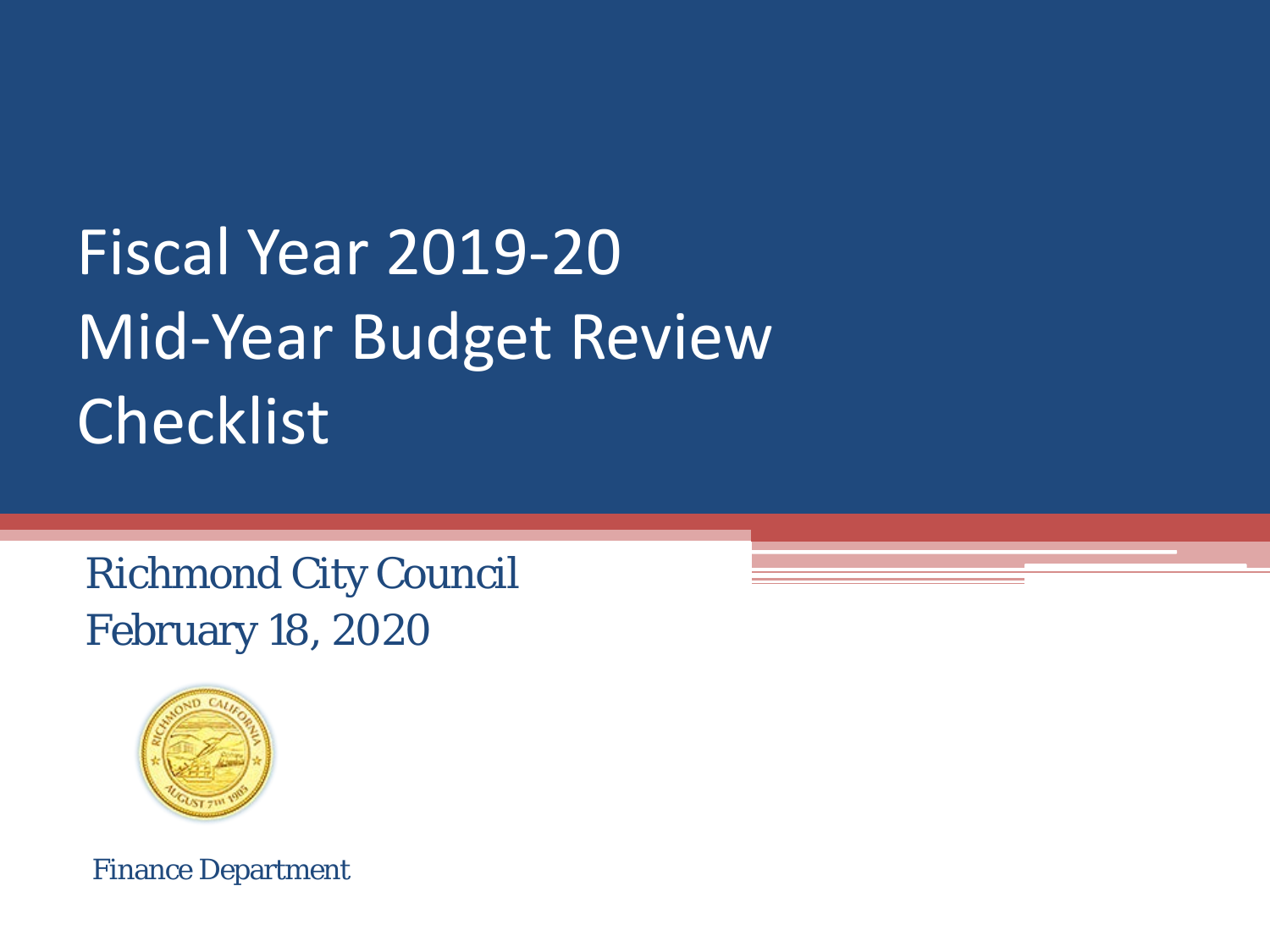#### Purpose

• To address questions raised by the City Council during the mid-year budget review on February 4, 2020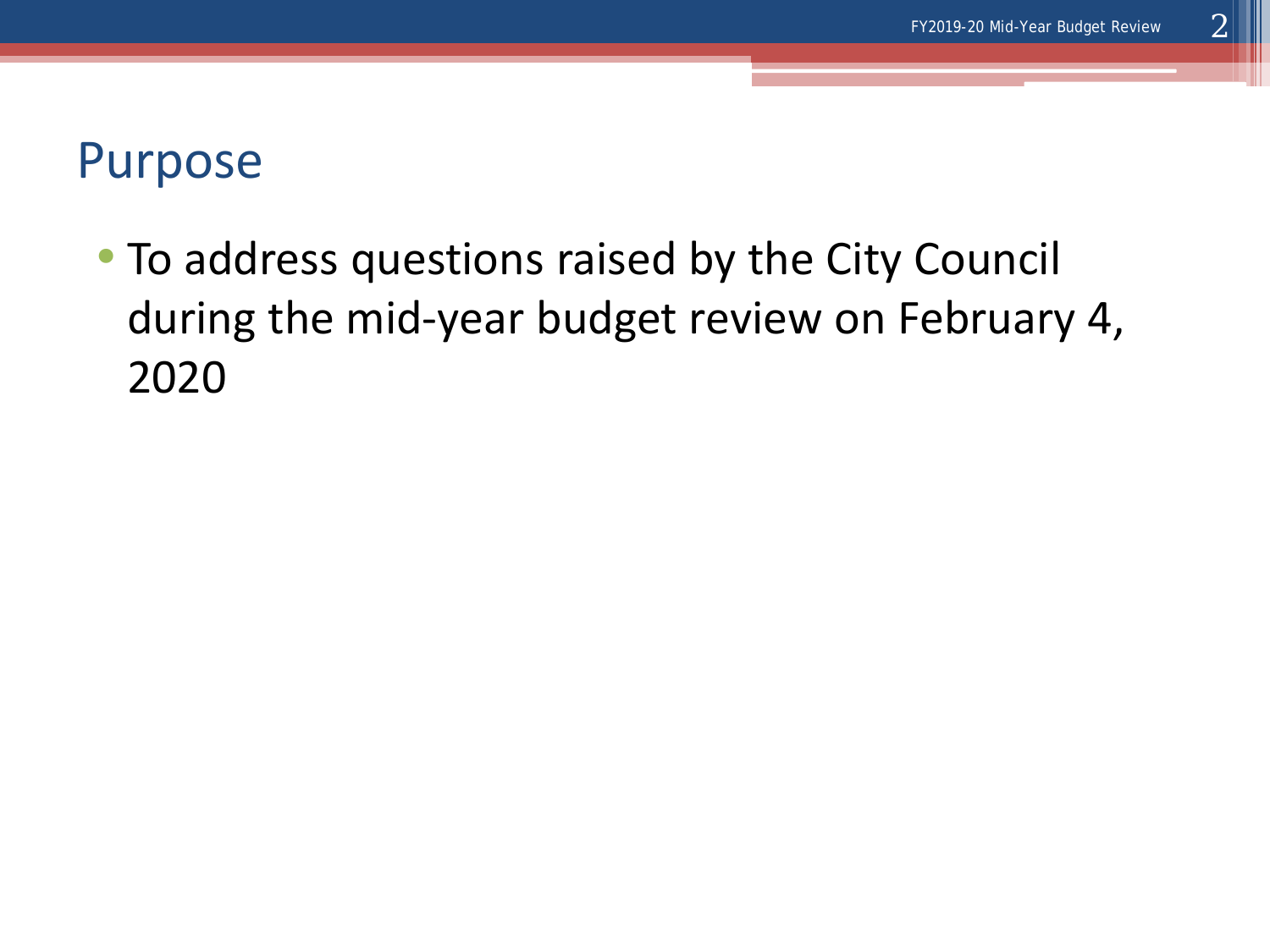#### 1. How much revenue has been generated from cannabis sales?

|              | <b>FY15-16</b><br><b>Actuals</b> | <b>FY16-17</b><br><b>Actuals</b> | <b>FY17-18</b><br><b>Actuals</b> | <b>FY18-19</b><br><b>Actuals</b> | <b>FY19-20</b><br><b>Actuals</b><br>thru<br>2/7/20 | <b>FY19-20</b><br><b>Budget</b> |
|--------------|----------------------------------|----------------------------------|----------------------------------|----------------------------------|----------------------------------------------------|---------------------------------|
| Sales Tax    | 591,060                          | 630,134                          | 750,582                          | 1,155,807                        | 417,830                                            | 1,155,000                       |
| Fees/Permits | 225,516                          | 264,588                          | 659,506                          | 426,601                          | 555,726                                            | 356,380                         |
| <b>Total</b> | 816,576                          | 894,722                          | 1,410,088                        | 1,582,408                        | 973,556                                            | 1,511,380                       |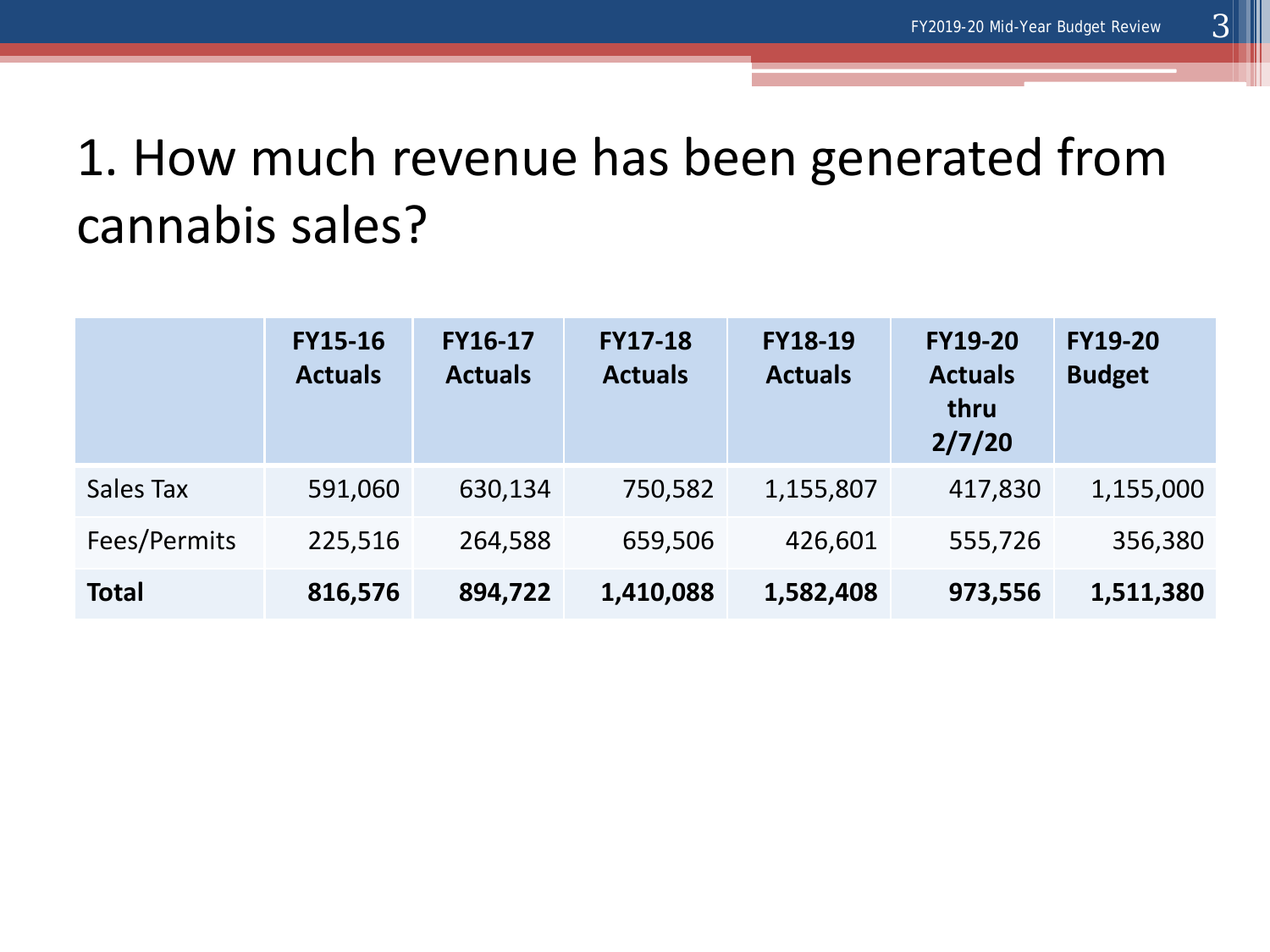2. What are the specific housing projects managed by the Housing Department that incurred disallowed costs?

- Pre-development costs incurred, but projects were not completed within the required time limit:
	- Filbert Infill Phase II
	- Nevin Court
	- Home Improvement Loans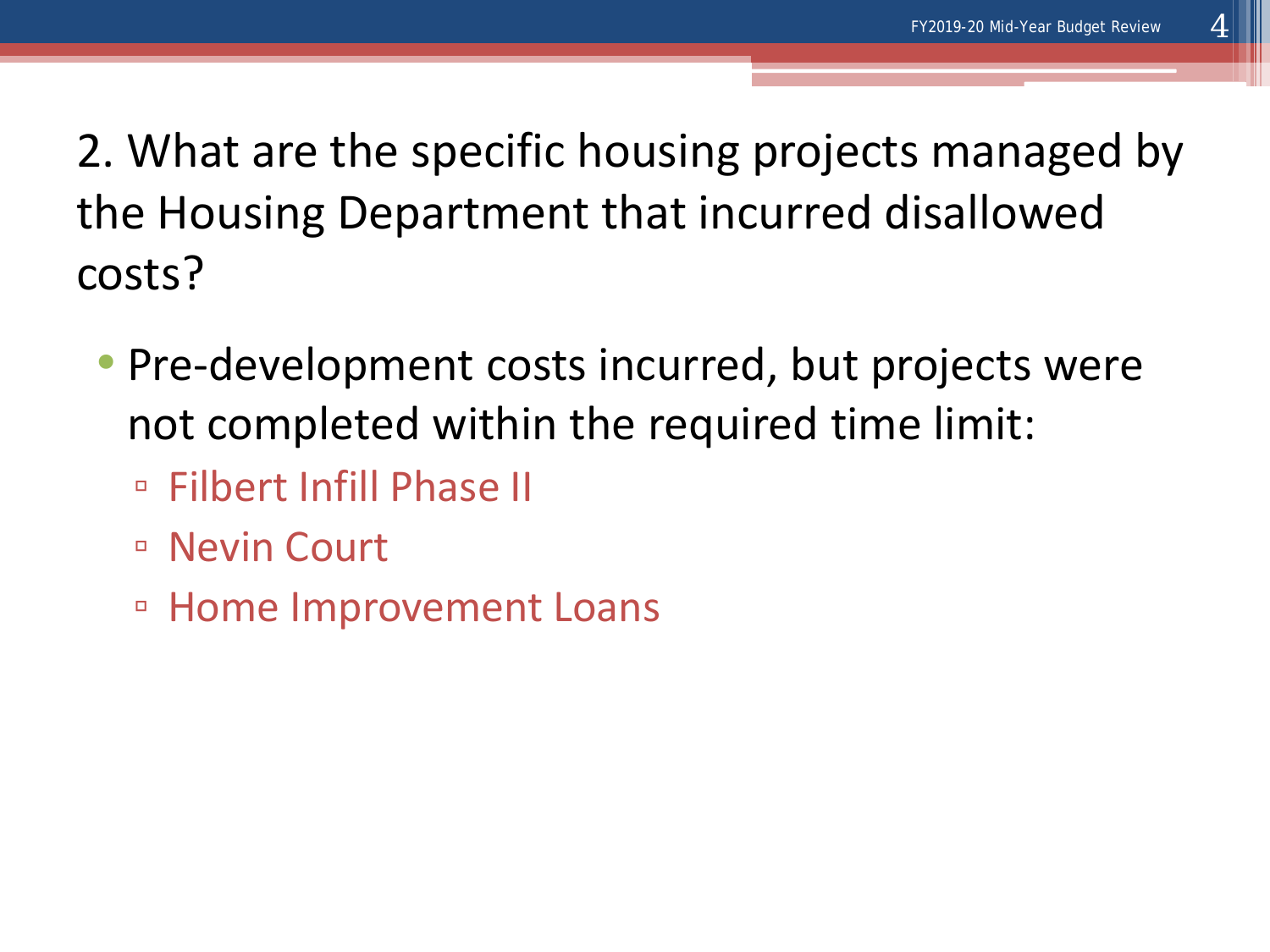3. What is the plan for curing the negative cash balance in the R-Transit Fund?

- Meet conditions set by the West Contra Costa Transportation Advisory Committee (WCCTAC): \$1.1 million
- General Fund Subsidy: \$1.6 million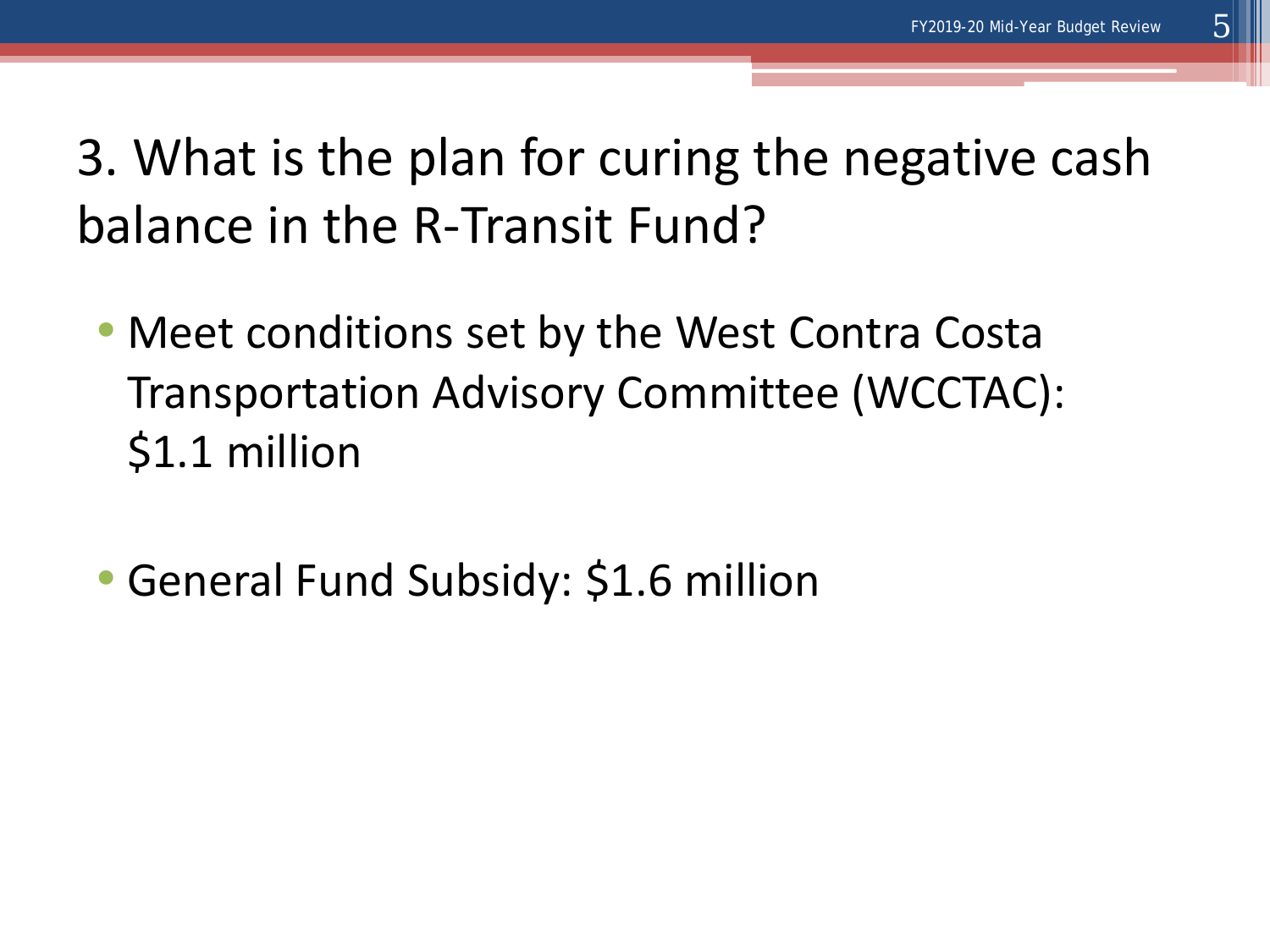4. Given the level of cash reserves, can the City invest idle funds in instruments with higher returns to maximize interest income?

- Idle cash primarily invested in the Local Agency Investment Fund (LAIF) and CalTrust
- City developing pool of broker-dealers to assist with investments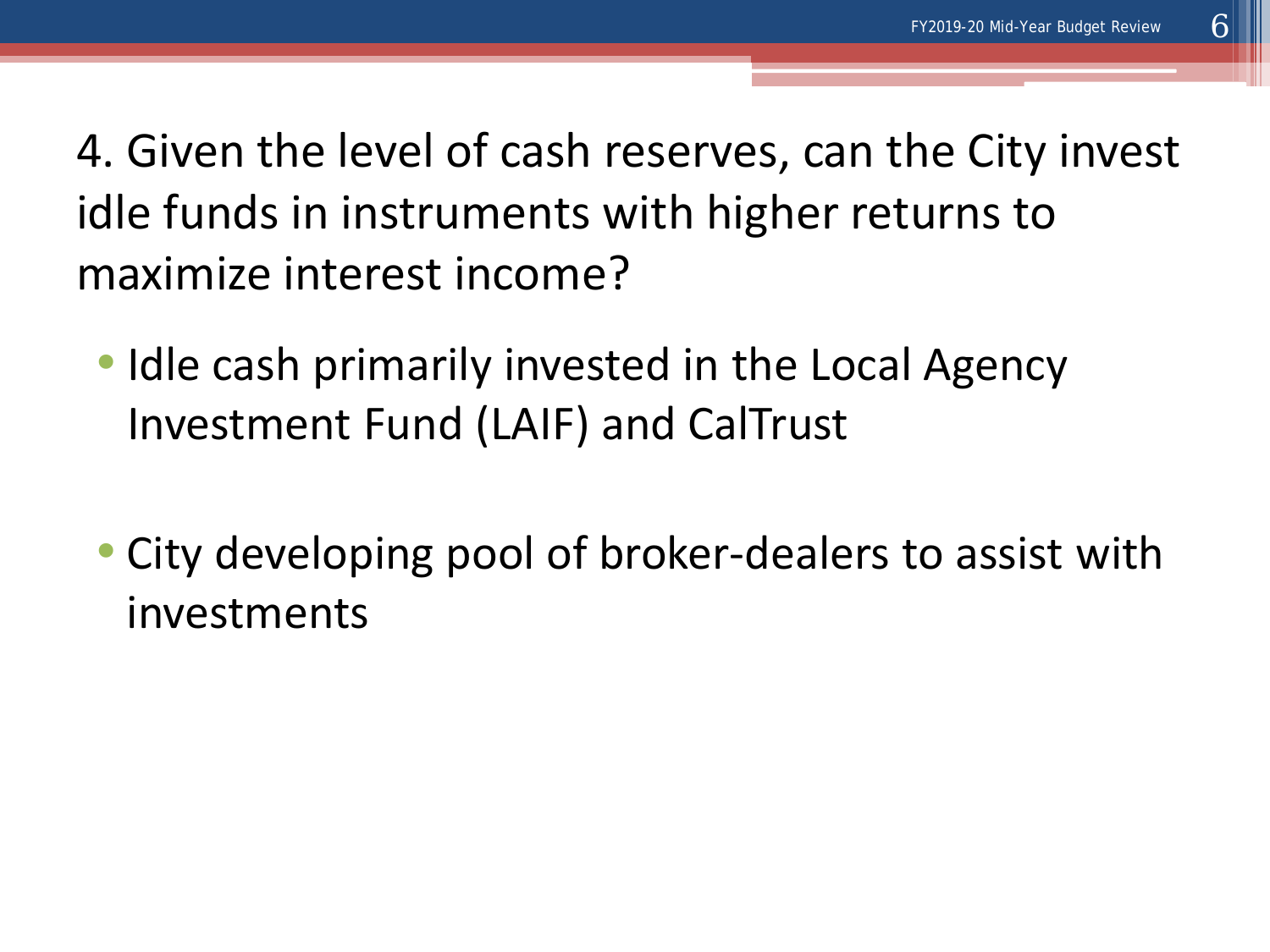5. Referring to page 2 of 70 in the mid-year budget document, what are the decreases in Risk Management Insurance Reserves, Stormwater, and Wastewater?

- Risk Management Insurance Reserves reduced allocations due to higher reserves
- Stormwater reduced general liability charges due to higher reserves
- Wastewater actual revenue hasn't materialized as expected; budget estimate was based on planned developments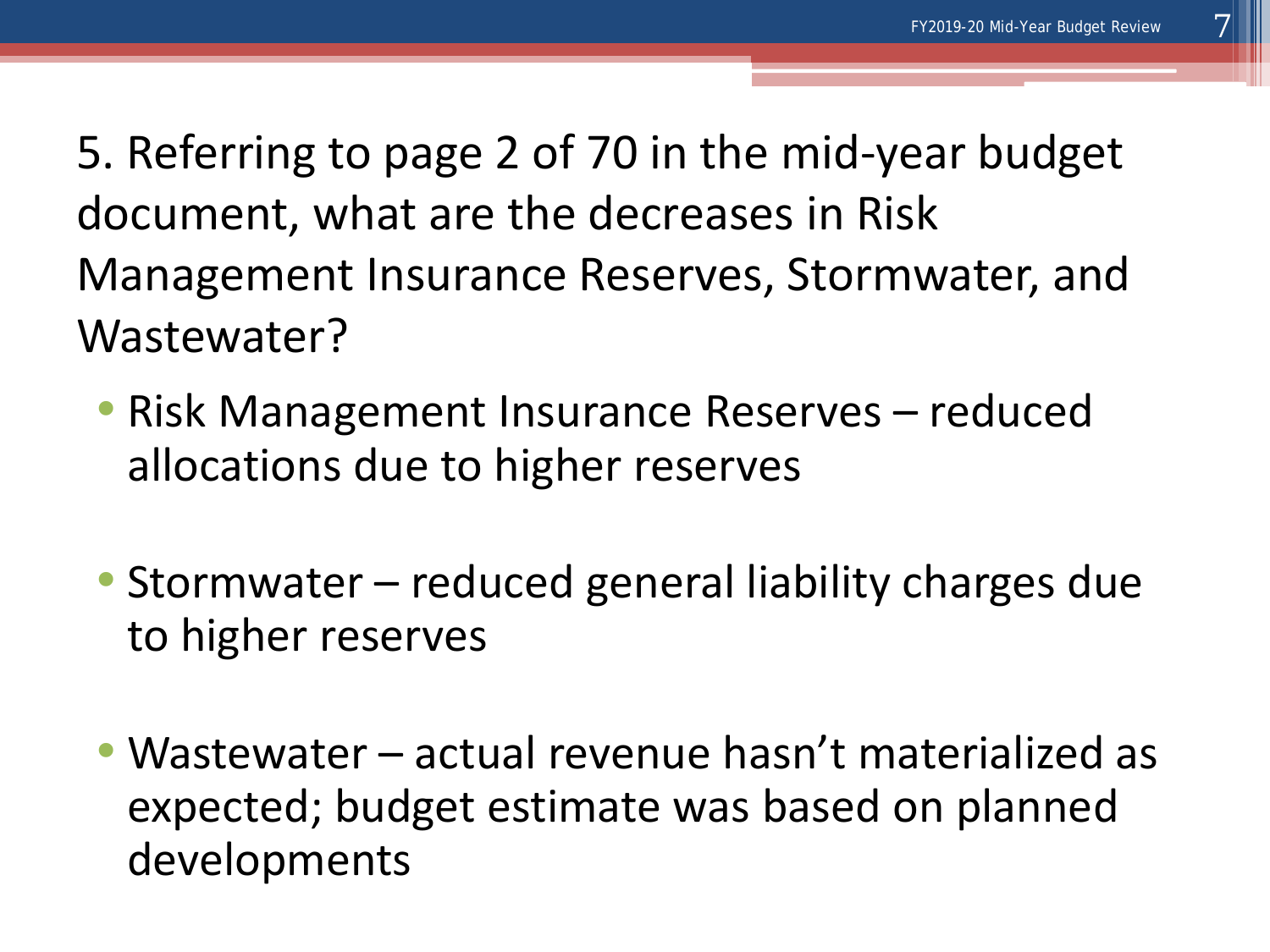6. Has the City considered a possible recession scenario in its projections for the top three sources of revenue—property tax, sales tax, and utility users tax?

- Current budget projections do not include a recession scenario
- The City's financial forecasting model has the capability to run scenarios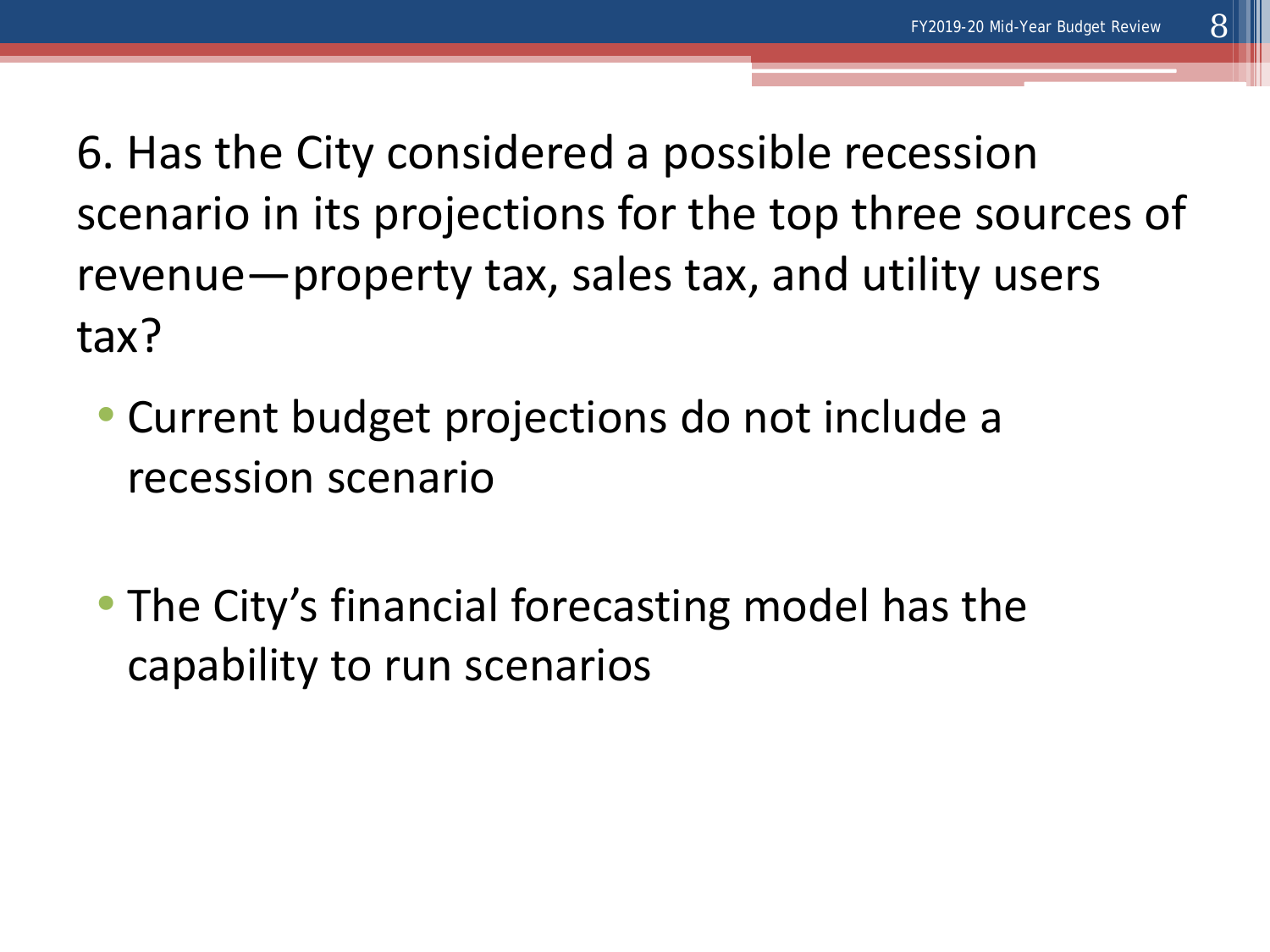#### 7. What is the status of the Chevron tax settlement?

• Annual allocations are as follows:

| <b>FY19-20</b> | <b>FY20-21</b>      | <b>FY21-22</b> | <b>FY22-23</b> | <b>FY23-24</b> |
|----------------|---------------------|----------------|----------------|----------------|
|                | 7,000,000 4,000,000 | 4,000,000      | 4,000,000      | 4,000,000      |

• The settlement terminates after FY2023-24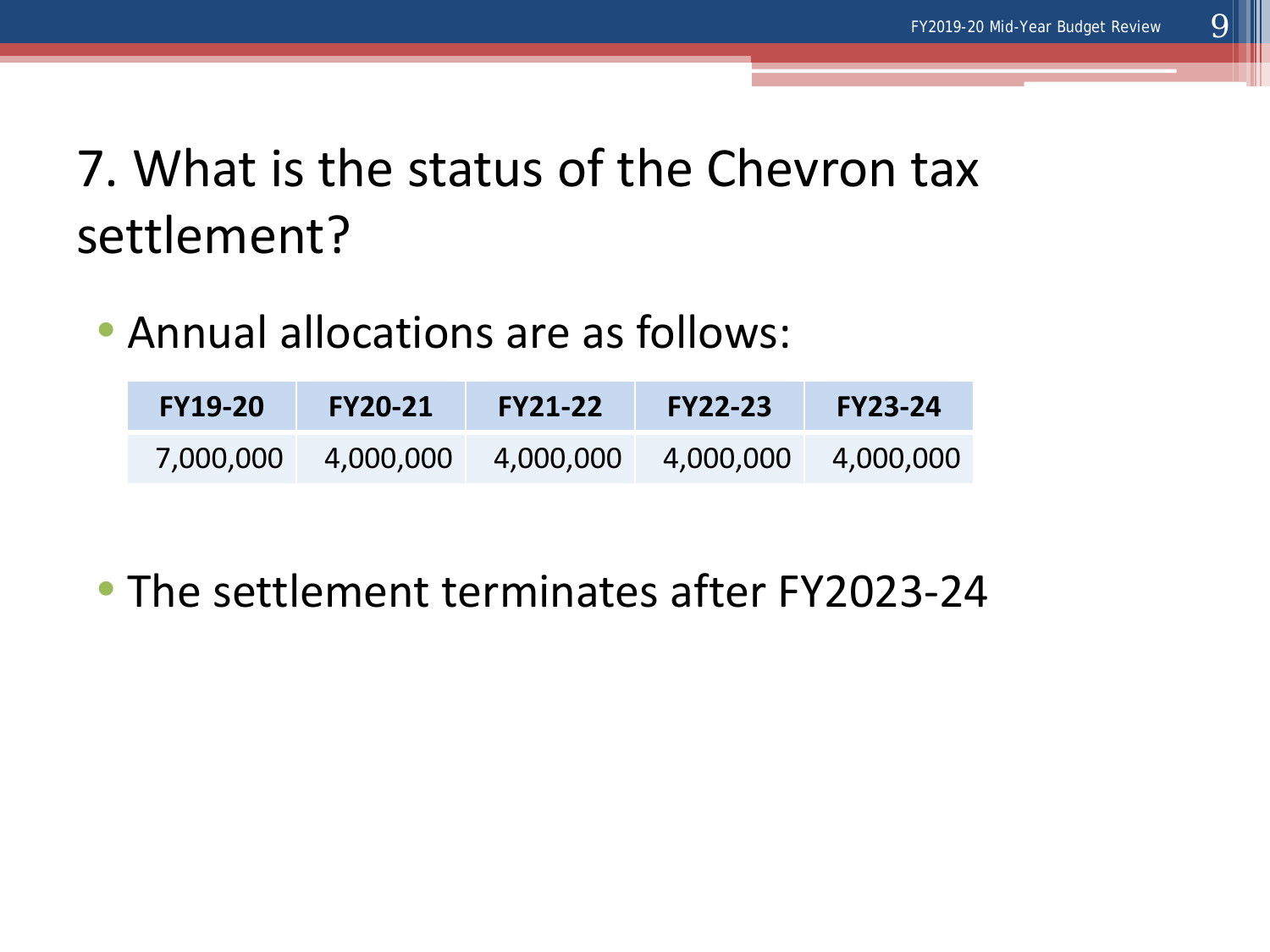8. Is the increase in the water utility a one-time or on-going expense?

- On-going due to East Bay Municipal Utility District (EBMUD) rate increase effective July 1, 2019
- Rates increasing by 6.25% effective July 1, 2020